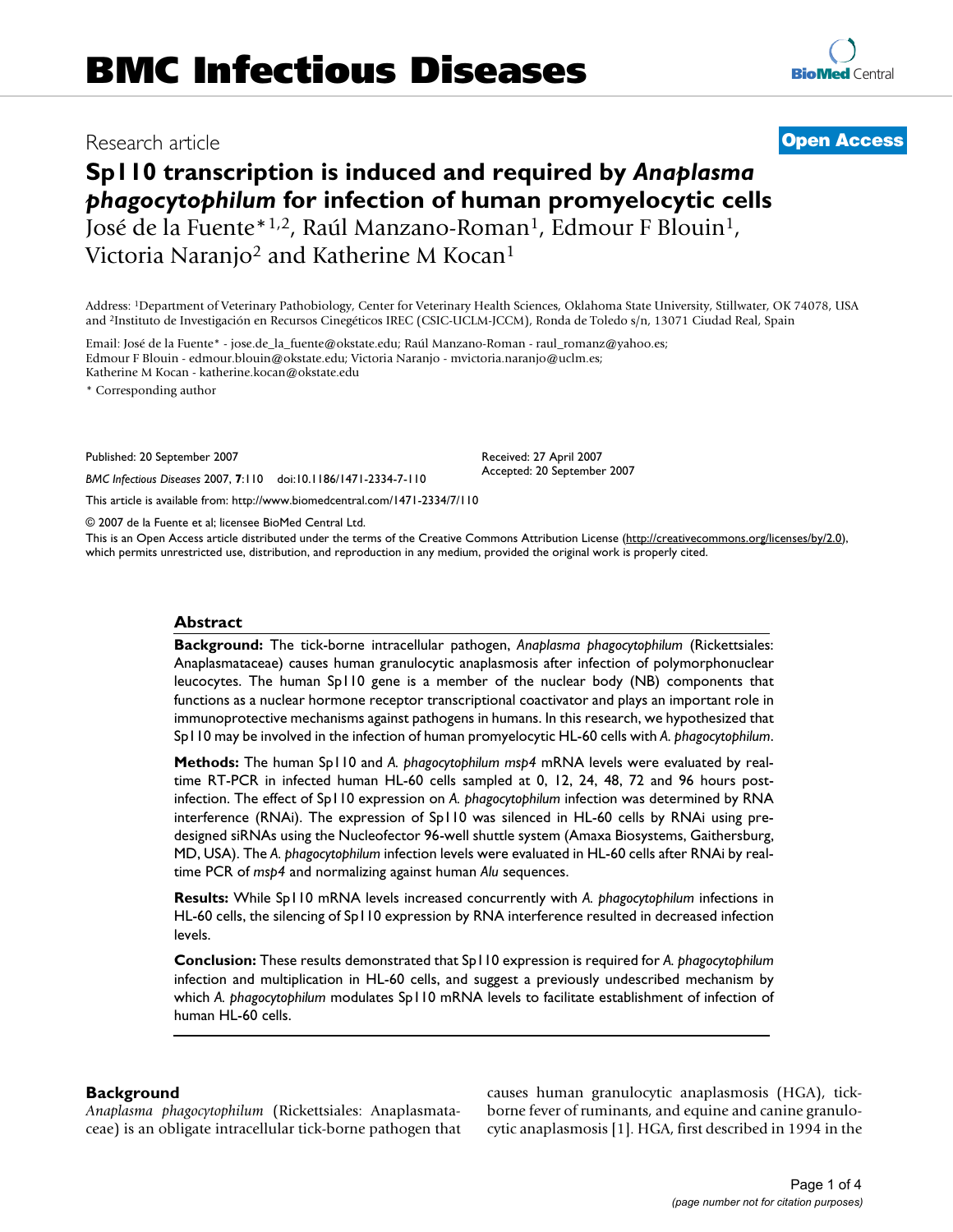United States, has become a predominant form of anaplasmosis and among the most common tick-borne pathogens in the United States and Europe [2]. HGA is characterized by fever, headache, myalgia, and malaise, as well as leukopenia, thrombocytopenia, and elevated levels of C-reactive protein and liver transaminases, which are indicators of inflammatory response and hepatic injury, respectively [2]. Although the disease is usually self-limiting, severe complications can result, including prolonged fever, shock, seizures, pneumonitis, acute renal failure, hemorrhage, rhabdomyolysis, opportunistic infections and death [2].

*A. phagocytophilum* initiates infection of polymorphonuclear leucocytes by adhesion to host cells, a process which involves adhesins, such as the human P-selectin glycoprotein ligand-1 **(**PSGL-1) that bind cooperatively to neutrophil ligand molecules [2]. After infection, *A. phagocytophilum* undergoes a developmental cycle in parasitophorous vacuoles that includes reticulated and dense forms, and this infection modulates host cell growth and differentiation [3].

While the main vector for *A. phagocytophilum* are tick species belonging to the *Ixodes ricinus* complex, the pathogen multiplies in a broad range of terrestrial vertebrates [2,4]. In the laboratory, *A. phagocytophilum* can be propagated in undifferentiated human promyelocytic HL-60 cells. Infection of HL-60 cells with *A. phagocytophilum* results in modulation of host cell gene expression (see for example [5,6].

Sp110 is a member of the nuclear body (NB) components that functions as a nuclear hormone receptor transcriptional coactivator [7]. Sp110 and other NB-associated proteins, induced by type I  $(α/β)$  and type II  $(γ)$  interferons (IFNs), play a role in IFN response and virus replication [8]. Sp110 expression is induced in human peripheral blood leukocytes and spleen but not in other tissues [8]. Sp110 inhibits vesicular stomatitis virus and influenza virus replication, confers resistance to human Foamy virus, and gene polymorphisms or mutations have been associated with susceptibility to the Hepatitis C virus and immunodeficiency and hepatic veno-occlusive disease [8- 10].

Recently, the mouse Sp110 homologue, the intracellular pathogen resistance 1 (*Ipr1*) gene, was shown to control susceptibility to *Mycobacterium tuberculosis* in mice [11]. As in mice, *Ipr1*-like expression was higher in European wild boar resistant to natural *M. bovis* infection [12]. Pan et al. [11] proposed that Ipr1-related proteins may play a role in integrating signals generated by intracellular pathogens or viruses with host cell mechanisms that regulate gene expression and cell death, thus modulating host susceptibility to infection. However, recent publications have documented that polymorphisms in Sp110 gene are not associated with susceptibility to tuberculosis in humans [13-15]. These results suggest that Sp110 may have a different role during infection by intracellular bacterial pathogens in humans.

In the study reported herein, we hypothesized that Sp110 may be involved in the infection of human promyelocytic cells with *A. phagocytophilum* and used a combination of real-time RT-PCR and RNA interference (RNAi) to test this hypothesis.

#### **Methods**

#### *Determination of Sp110 mRNA levels in uninfected and infected HL-60 cells*

Human HL-60 cells were cultured and infected with *A. phagocytophilum* as previously described (multiplicity of infection, MOI = 2) [5]. Uninfected and infected cultures were sampled at 0, 12, 24, 48, 72 and 96 hours post-infection (hpi) and Sp110 and major surface protein 4 (*msp4*) mRNA levels were determined by real-time RT-PCR using human Sp110 (Genbank accession number [NM\\_004509](http://www.ncbi.nih.gov/entrez/query.fcgi?db=Nucleotide&cmd=search&term=NM_004509)) and *msp4* [4] sequence-specific primers (Sp110, forward: 5'-cttcctatgaacggcagagc; reverse: 5'-ggcgactcactcaggatctc; *msp4*, APMSP4RT5: 5'-tgacaggggaggatcttacg and APMSP4RT3: 5'-tctagctccgccaatagcat) and the QuantiTec SYBR Green RT-PCR kit (Qiagen, Valencia, CA, USA) in a Bio-Rad iQ5 thermal cycler (Hercules, CA, USA) following manufacturer's recommendations. mRNA levels were normalized against human β-actin (forward: 5'-tgatatcgccgcgctcgtcgtc; reverse: 5'-gccgatccacacggagtact) [5] and displayed in mRNA arbitrary units. Sp110 mRNA levels were compared between infected and uninfected cells by ANOVA test ( $P = 0.05$ ).

#### *RNA interference in HL-60 cells*

The expression of Sp110 was silenced in HL-60 cells by RNAi using a combination of two different pre-designed siRNAs to Sp110 (siRNAs IDs 145432 and 241448) and to actin-related protein 3 (ARP3) (NM\_020445; siRNAs IDs 127242 and 127243) and P-selectin glycoprotein ligand-1 (PSGL-1) (NM\_003006; siRNAs IDs 12441 and 142575) as negative and positive controls, respectively (Ambion, Austin, TX, USA). In a 96-well plate,  $4 \times 10^5$ cells/well were nucleofected with 1 µg of siRNA using the Nucleofector 96-well shuttle system (Amaxa Biosystems, Gaithersburg, MD, USA) with kit SF and program 96-EN-138 following manufacturer's instructions (efficiency of transfection, 87  $\pm$  13% after 24 hours). After nucleofection, cells were divided into two 96-well plates. Twenty four hours after nucleofection, cells were collected from one plate for cell viability and morphology assessment of Giemsa-stained cytospin smears and RNA extraction (RNeasy 96 kit, Qiagen) and analysis of gene expression by real-time RT-PCR as described above. The second plate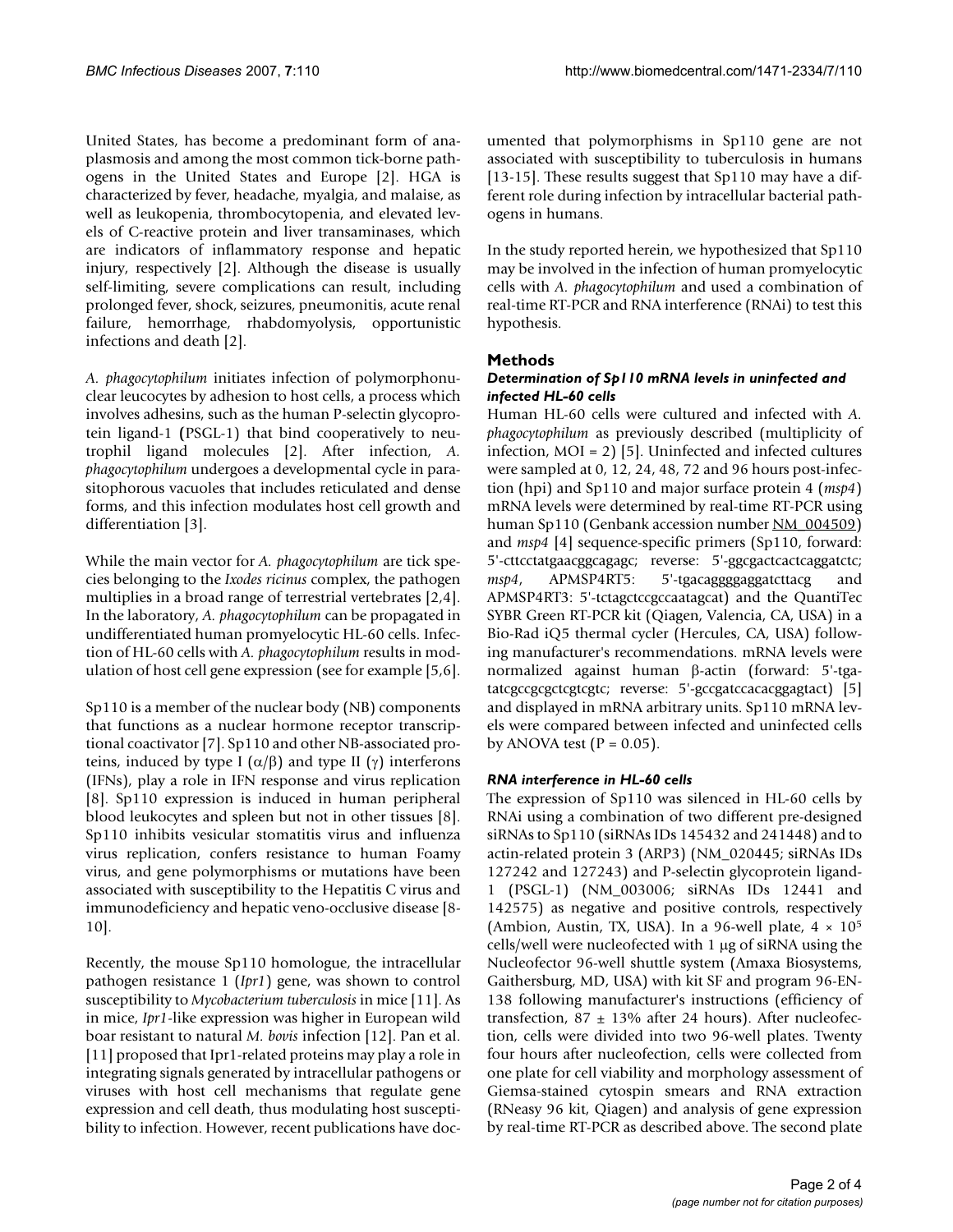was incubated for 24 hours with cell-free *A. phagocytophilum* (MOI = 10) prepared as described by Thomas and Fikrig [16]. This level of infection corresponds to approximately 72 hpi in Figure 1. The cells were then washed 3× with PBS and total DNA was extracted (Wizard SV 96 genomic DNA purification system, Promega, Madison, WI, USA). The *A. phagocytophilum* infection levels were evaluated in HL-60 cells after RNAi by real-time PCR of *msp4* and normalizing against human *Alu* sequences [17] using the QuantiTec SYBR Green PCR kit (Qiagen) in an iQ5 thermal cycler (Bio-Rad) as described above. Known amounts of the full length *A. phagocytophilum msp4* PCR were used to construct a standard curve for the realtime PCR. Sp110 and PSGL-1 mRNA levels were determined after RNAi by real-time RT-PCR, normalized against human β-actin using the comparative Ct (delta delta Ct) method and compared between Sp110 or PSGL-1 siRNA- and ARP3 siRNA-treated control cells by Student's t-Test (P = 0.05). *A. phagocytophilum msp4* DNA levels were compared between cells nucleofected with Sp110 or PSGL-1 siRNAs and control cells treated with ARP3 siRNA by Student's t-Test ( $P = 0.05$ ).

#### **Results and discussion**

The Sp110 mRNA levels increased in HL-60 cells after 24 hpi with *A. phagocytophilum* and reached 2× induction at 96 hpi (Fig. 1). The increase in Sp110 mRNA levels coincided with pathogen multiplication and increasing infec-



#### Figure 1

Expression kinetics of Sp110 in human HL-60 cells infected with *A. phagocytophilum*. Human Sp110 (solid and dotted lines) and *A. phagocytophilum msp4* (broken line) mRNA levels were determined by real-time RT-PCR in uninfected and infected HL-60 cells. mRNA levels were normalized against human β-actin and displayed in mRNA arbitrary units. Sp110 mRNA levels were compared between infected (solid line) and uninfected (dotted line) cells using an ANOVA test (\*P <  $0.05; N = 3$ ).

tions (Fig. 1) and may reflect a protective cellular response to limit rickettsial infection or the result of the manipulation by *A. phagocytophilum* of host gene transcription to promote pathogen multiplication.

To test these hypotheses, the effect of Sp110 silencing by RNAi was evaluated on *A. phagocytophilum* infection of HL-60 cells. Twenty four hours after RNAi,  $63 \pm 1\%$  cells were viable and cell morphology was not affected in all treatments. Furthermore, the expression of Sp110 and PSGL-1 were shown to be silenced by  $85 \pm 9\%$  and  $61 \pm$ 18% ( $P < 0.05$ ; N = 8), respectively when compared to ARP3 siRNA-nucleofected controls. After RNAi, cells were infected with *A. phagocytophilum* at a MOI equivalent to approximately 72 hpi in Figure 1. The results of RNAi showed a reduction in *A. phagocytophilum* DNA in cells nucleofected with Sp110 siRNA, similar to results obtained in positive control cells transfected with PSGL-1 siRNA (Fig. 2). If Sp110 has a role in the control of *A. phagocytophilum* infection in humans, we would have expected higher infection levels in HL-60 cells with knockdown Sp110. However, although Sp110 protein levels were not determined, the results of RNAi suggested that Sp110 was required for *A. phagocytophilum* infection and/ or multiplication in HL-60 cells.

The studies of Sp110 function demonstrated that this protein has an important role in immunoprotective mecha-



### **Figure 2**

Effect of Sp110 on *A. phagocytophilum* infection of human HL-60 cells. *A. phagocytophilum msp4* DNA levels were determined by real-time PCR in infected HL-60 cells with knockdown Sp110, PSGL-1 (positive control) and ARP3 (negative control). *A. phagocytophilum msp4* DNA levels were normalized against human *Alu* sequences and infection levels were compared between cells nucleofected with Sp110 or PSGL-1 siRNAs and control cells treated with ARP3 siRNA by Student's t-Test (\* $P < 0.05$ ; N = 8).